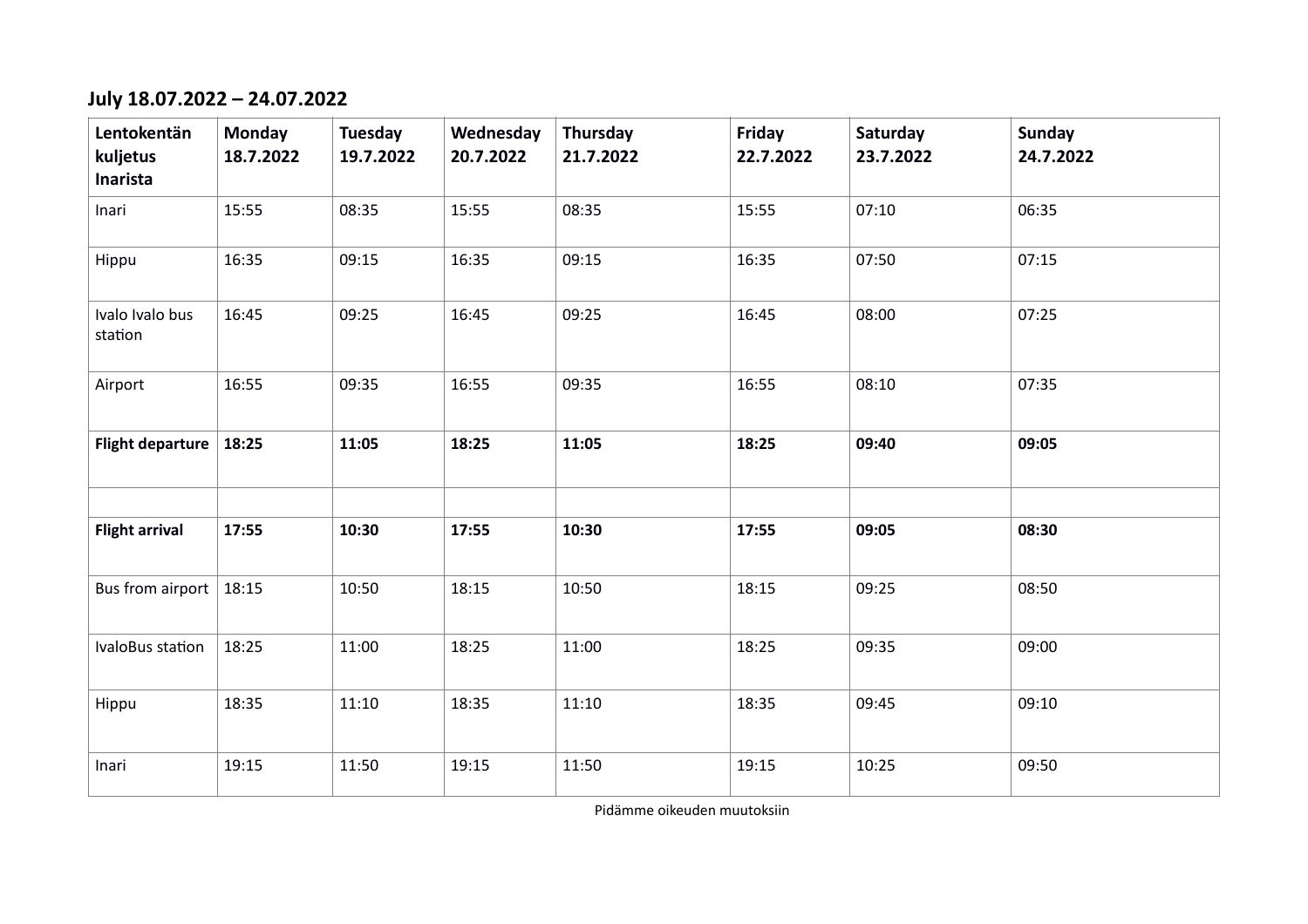# **HEINÄKUU 25.07.2022 – 31.07.2022** Pidämme oikeuden muutoksiin

| Lentokentän<br>kuljetus Inarista | Monday<br>25.7.2022 | Tuesday<br>26.7.2022 | Wednesday<br>27.7.2022 | Thursday<br>28.7.2022 | Friday<br>29.7.2022 | Saturday<br>30.7.2022 | <b>Sunday</b><br>31.7.2022 |
|----------------------------------|---------------------|----------------------|------------------------|-----------------------|---------------------|-----------------------|----------------------------|
| Inari                            | 15:55               | 08:35                | 15:55                  | 08:35                 | 15:55               | 07:10                 | 06:35                      |
| Hippu                            | 16:35               | 09:15                | 16:35                  | 09:15                 | 16:35               | 07:50                 | 07:15                      |
| Ivalo Ivalo bus<br>station       | 16:45               | 09:25                | 16:45                  | 09:25                 | 16:45               | 08:00                 | 07:25                      |
| Airport                          | 16:55               | 09:35                | 16:55                  | 09:35                 | 16:55               | 08:10                 | 07:35                      |
| <b>Flight departure</b>          | 18:25               | 11:05                | 18:25                  | 11:05                 | 18:25               | 09:40                 | 09:05                      |
|                                  |                     |                      |                        |                       |                     |                       |                            |
| <b>Flight arrival</b>            | 17:55               | 10:30                | 17:55                  | 10:30                 | 17:55               | 09:05                 | 08:30                      |
| Bus from airport                 | 18:15               | 10:50                | 18:15                  | 10:50                 | 18:15               | 09:25                 | 08:50                      |
| IvaloBus station                 | 18:25               | 11:00                | 18:25                  | 11:00                 | 18:25               | 09:35                 | 09:00                      |
| Hippu                            | 18:35               | 11:10                | 18:35                  | 11:10                 | 18:35               | 09:45                 | 09:10                      |
| Inari                            | 19:15               | 11:50                | 19:15                  | 11:50                 | 19:15               | 10:25                 | 09:50                      |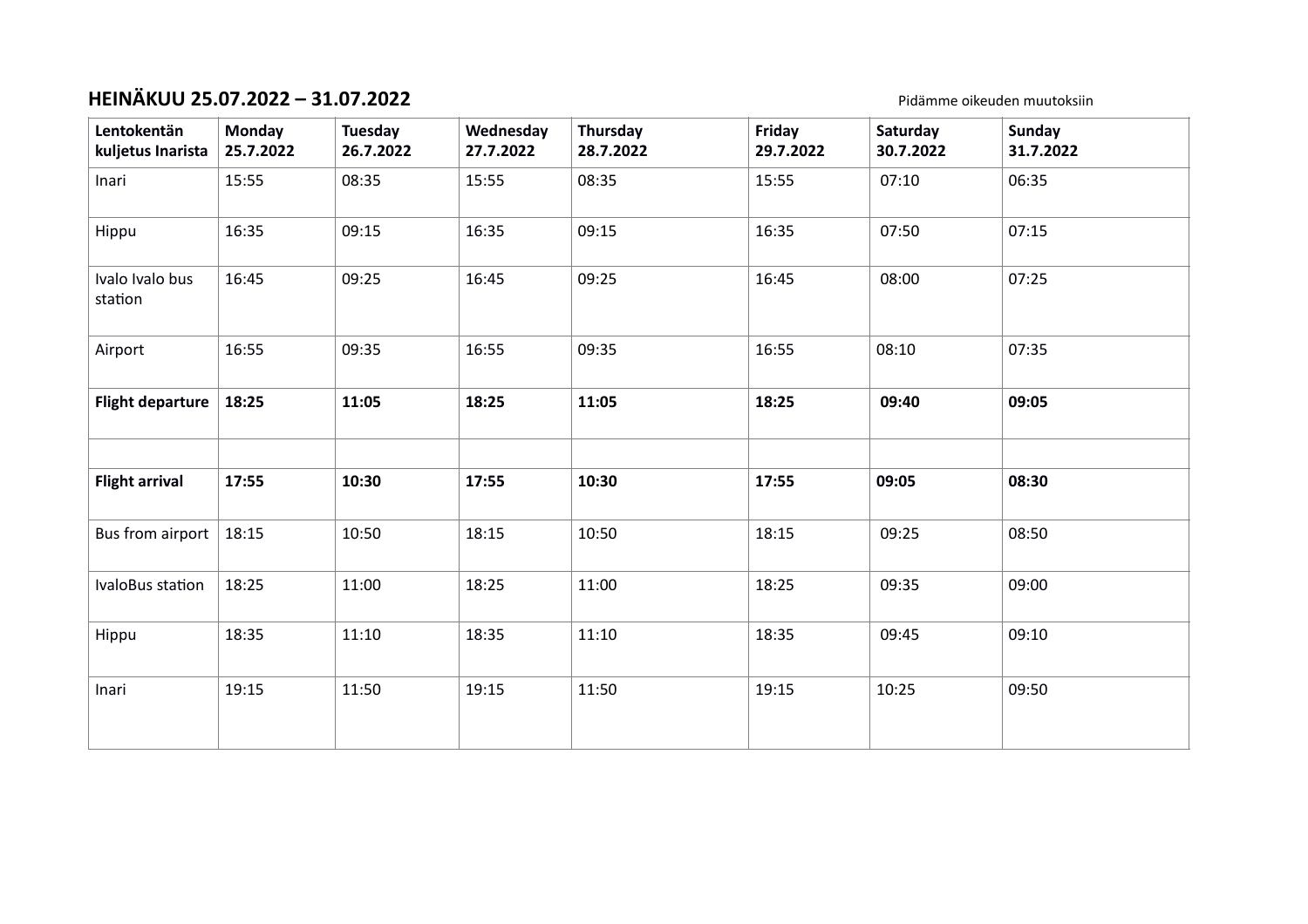#### **ELOKUU 01.08.2022 – 07.08.2022**

| Lentokentän<br>kuljetus Inarista | <b>Monday</b><br>01.08.2022 | Tuesday<br>02.08.2022 | Wednesday<br>03.08.2022 | Thursday<br>04.08.2022 | Friday<br>05.08.2022 | Saturday<br>06.08.2022 | Sunday<br>07.08.2022 |
|----------------------------------|-----------------------------|-----------------------|-------------------------|------------------------|----------------------|------------------------|----------------------|
| Inari                            | 15:55                       | 08:35                 | 15:55                   | 08:35                  | 15:55                | 07:10                  | 06:35                |
| Hippu                            | 16:35                       | 09:15                 | 16:35                   | 09:15                  | 16:35                | 07:50                  | 07:15                |
| Ivalo Ivalo bus<br>station       | 16:45                       | 09:25                 | 16:45                   | 09:25                  | 16:45                | 08:00                  | 07:25                |
| Airport                          | 16:55                       | 09:35                 | 16:55                   | 09:35                  | 16:55                | 08:10                  | 07:35                |
| <b>Flight</b><br>departure       | 18:25                       | 11:05                 | 18:25                   | 11:05                  | 18:25                | 09:40                  | 09:05                |
|                                  |                             |                       |                         |                        |                      |                        |                      |
| <b>Flight arrival</b>            | 17:55                       | 10:30                 | 17:55                   | 10:30                  | 17:55                | 09:05                  | 08:30                |
| Bus from airport $\vert$ 18:15   |                             | 10:50                 | 18:15                   | 10:50                  | 18:15                | 09:25                  | 08:50                |
| IvaloBus station                 | 18:25                       | 11:00                 | 18:25                   | 11:00                  | 18:25                | 09:35                  | 09:00                |
| Hippu                            | 18:35                       | 11:10                 | 18:35                   | 11:10                  | 18:35                | 09:45                  | 09:10                |
| Inari                            | 19:15                       | 11:50                 | 19:15                   | 11:50                  | 19:15                | 10:25                  | 09:50                |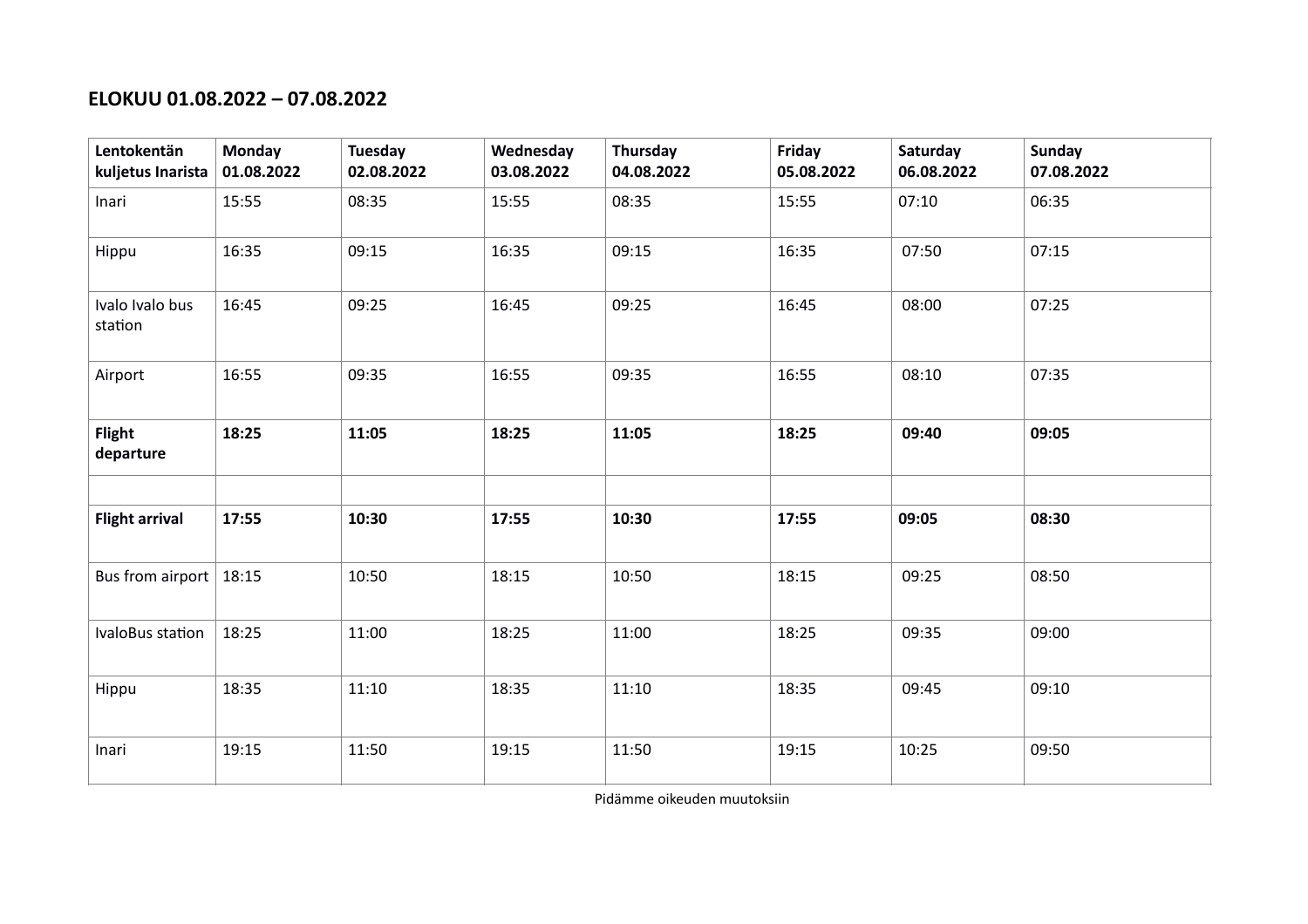### **ELOKUU 08.08.2022 – 14.08.2022**

| Lentokentän<br>kuljetus Inarista | <b>Monday</b><br>08.08.2022 | Tuesday<br>09.08.2022 | Wednesday<br>10.08.2022 | Thursday<br>11.08.2022 | Friday<br>12.08.2022 | Saturday<br>13.08.2022 | <b>Sunday</b><br>14.08.2022 |
|----------------------------------|-----------------------------|-----------------------|-------------------------|------------------------|----------------------|------------------------|-----------------------------|
| Inari                            | 15:55                       | 08:35                 | 15:55                   | 08:35                  | 15:55                | 07:10                  | 06:35                       |
| Hippu                            | 16:35                       | 09:15                 | 16:35                   | 09:15                  | 16:35                | 07:50                  | 07:15                       |
| Ivalo Ivalo bus<br>station       | 16:45                       | 09:25                 | 16:45                   | 09:25                  | 16:45                | 08:00                  | 07:25                       |
| Airport                          | 16:55                       | 09:35                 | 16:55                   | 09:35                  | 16:55                | 08:10                  | 07:35                       |
| <b>Flight</b><br>departure       | 18:25                       | 11:05                 | 18:25                   | 11:05                  | 18:25                | 09:40                  | 09:05                       |
|                                  |                             |                       |                         |                        |                      |                        |                             |
| <b>Flight arrival</b>            | 17:55                       | 10:30                 | 17:55                   | 10:30                  | 17:55                | 09:05                  | 08:30                       |
| Bus from airport                 | 18:15                       | 10:50                 | 18:15                   | 10:50                  | 18:15                | 09:25                  | 08:50                       |
| IvaloBus station                 | 18:25                       | 11:00                 | 18:25                   | 11:00                  | 18:25                | 09:35                  | 09:00                       |
| Hippu                            | 18:35                       | 11:10                 | 18:35                   | 11:10                  | 18:35                | 09:45                  | 09:10                       |
| Inari                            | 19:15                       | 11:50                 | 19:15                   | 11:50                  | 19:15                | 10:25                  | 09:50                       |